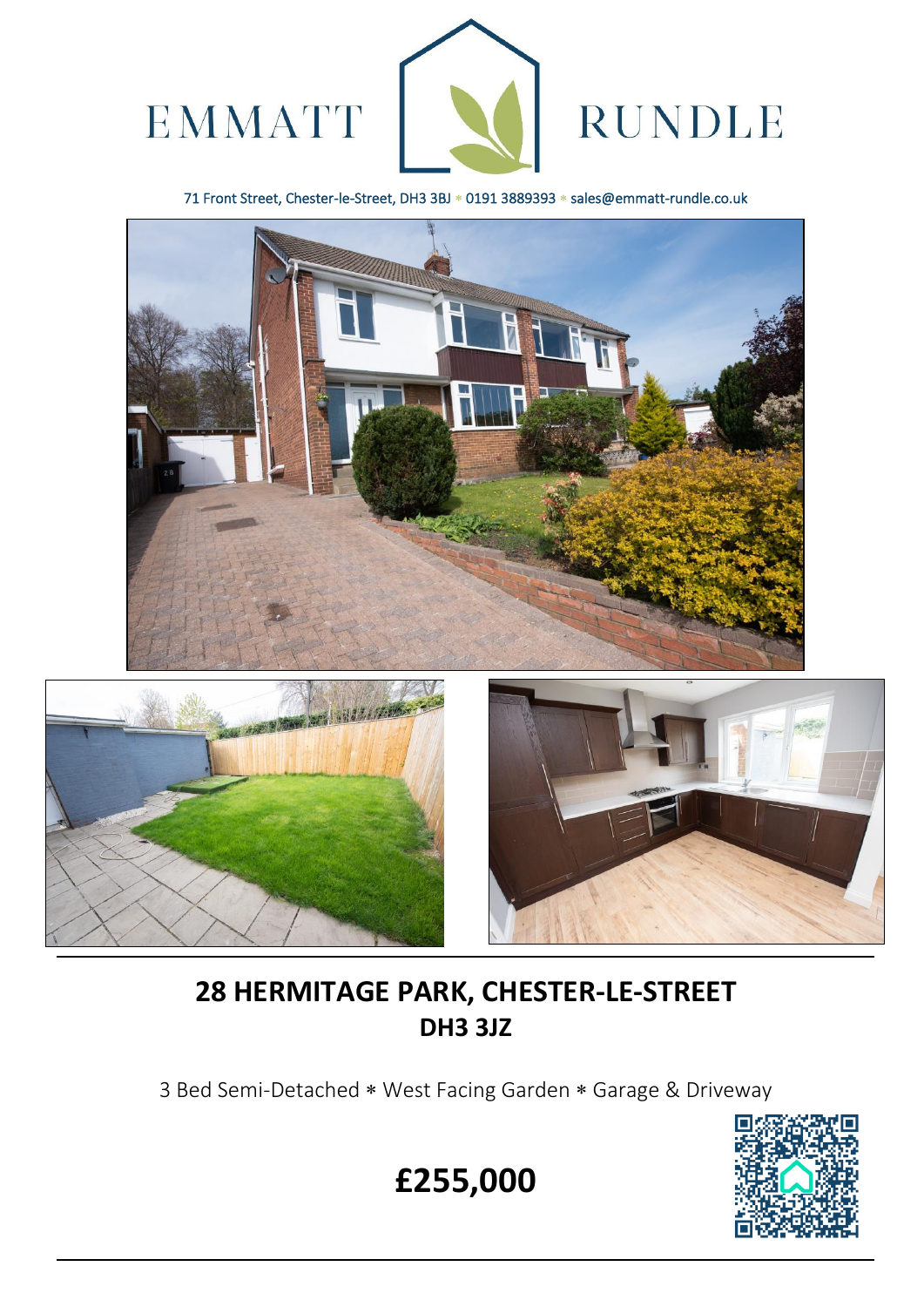#### DESCRIPTION

A traditionally built three bedroom semi-detached house which is well-situated in this sought-after area, providing easy access to the town centre, local amenities and transport links. The property is wellpresented throughout providing generously proportioned family sized living accommodation with a host of attractive features including large living room with bay window and large kitchen through dining room with French doors leading to garden. The master bedroom benefits from a large bay window with panoramic views in the distance, there is a long block paved driveway leading to large garage, together with well-stocked front garden and enclosed rear garden enjoying a sunny westerly aspect.

#### **TENURE**

Freehold

#### DIRECTIONS

From the south end of Front Street continue over the roundabout heading towards Durham, take the sixth right turn onto Hermitage Park, the property is on the right-hand side just after the bend.

#### GROUND FLOOR



KITCHEN/DINING ROOM 22'3" (6.78m) x 14'6" (4.42m)

ENTRANCE HALL UPVC door, laminate flooring, radiator

CLOAKROOM WC, hand basin, extractor fan

#### LOUNGE

14'3" (4.34m) x 13'10" (4.22m) Feature fireplace with gas living flame fire, large bay window, venetian blind, radiator

A range of wall & base units, co-ordinating worksurfaces, integrated five burner gas hob & electric oven, cooker hood, stainless steel sink unit, mixer tap, feature fire in dining room, French doors leading to garden, radiator



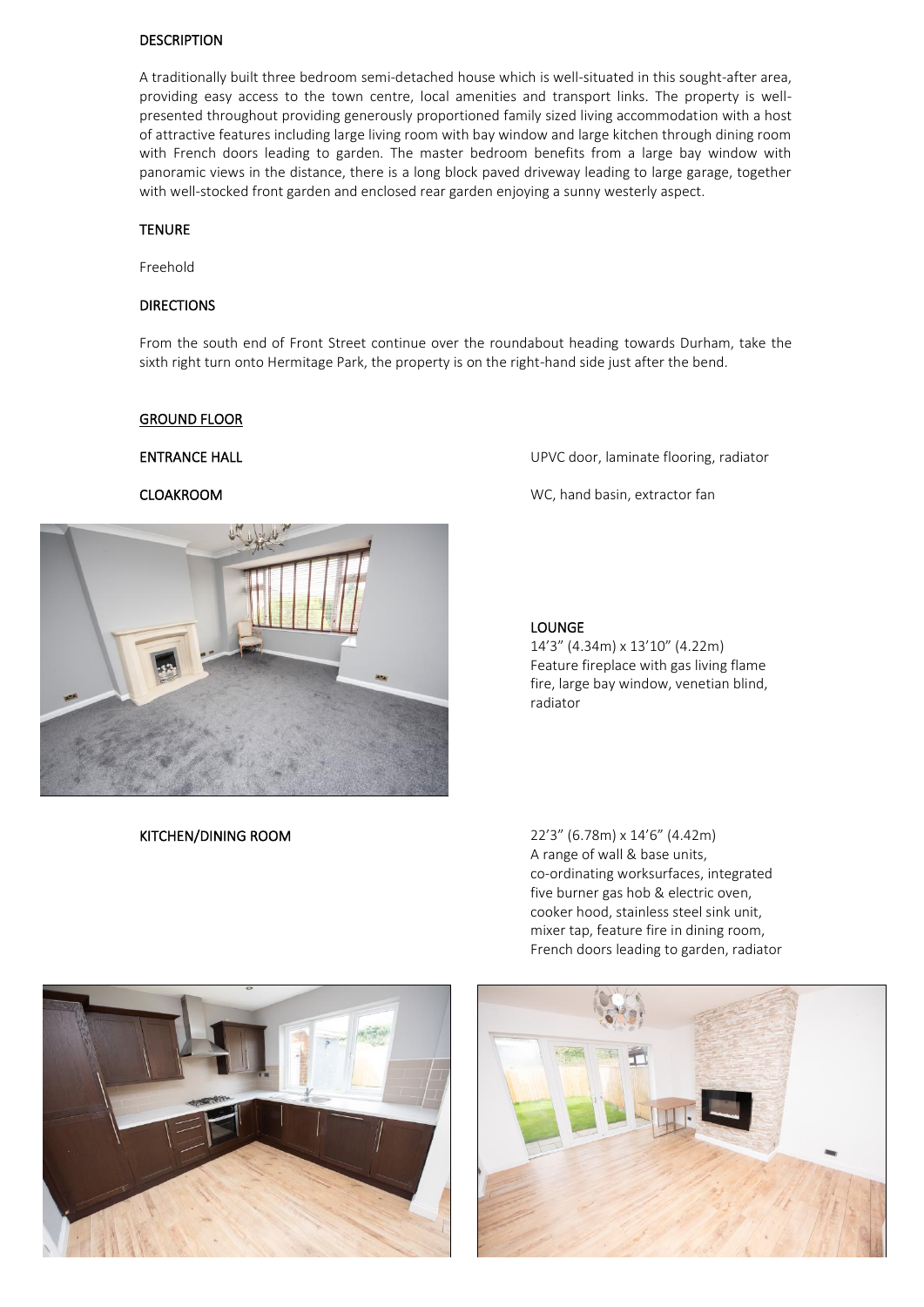### **FIRST FLOOR**

#### BEDROOM 1

16' (4.88m) to window x 13'10" (4.22m) Large bay window, fitted wardrobe, radiator





BEDROOM 2

13'9" (4.19m) x 12'11" (3.94m) Fitted cupboard, radiator

BEDROOM 3 9'4" (2.84m) x 8'10" (2.69m) Fitted cupboard, radiator





### BATHROOM

8'1" (2.46m) x 8' (2.44m) Suite in white, WC, bath, hand basin in vanity unit, Mira shower in wet room area, decorative clad walls, tiled splashbacks, chrome towel radiator, extractor fan